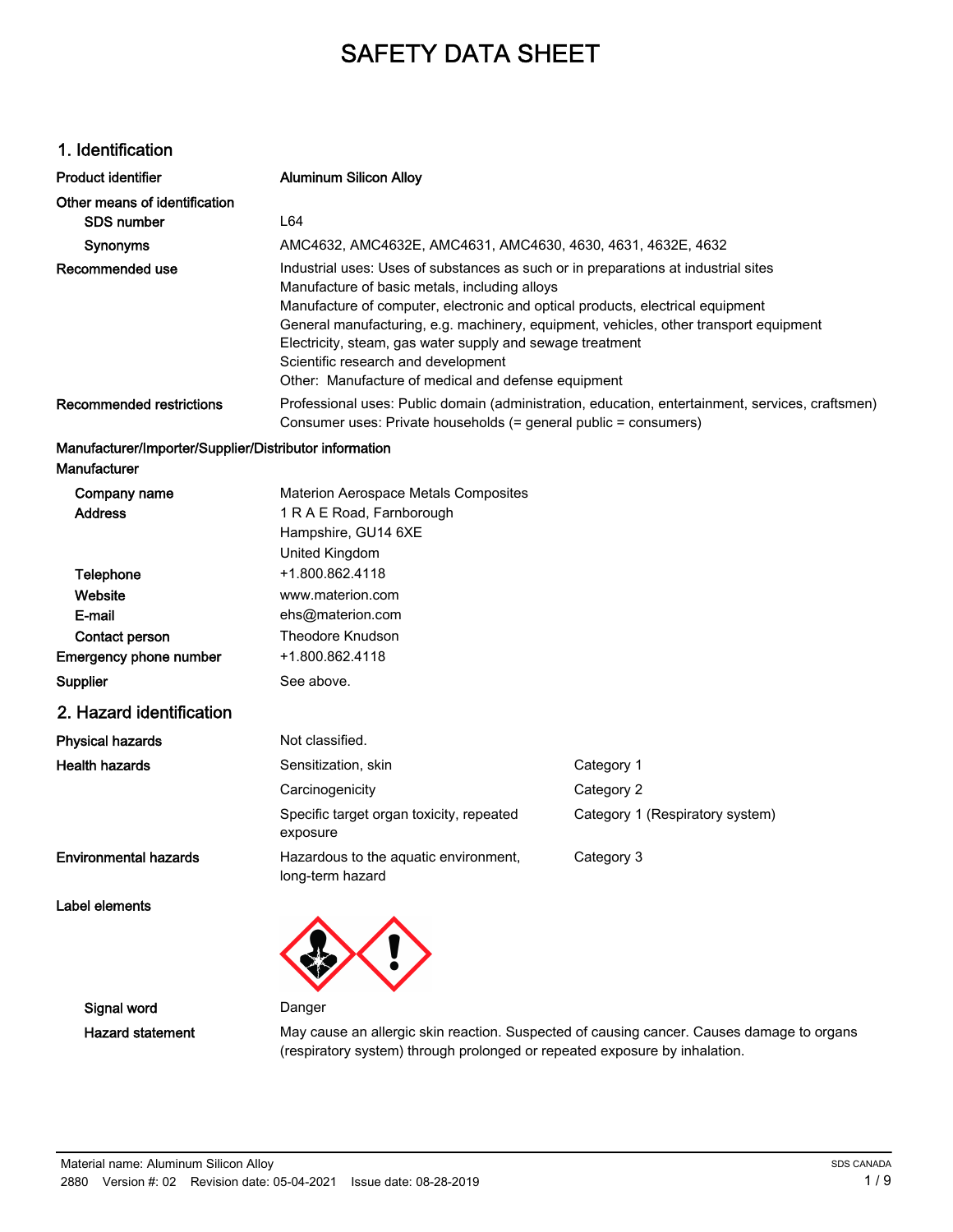| <b>Precautionary statement</b> |                                                                                                                                                                                                                                                                                                                                                                                                                                                       |
|--------------------------------|-------------------------------------------------------------------------------------------------------------------------------------------------------------------------------------------------------------------------------------------------------------------------------------------------------------------------------------------------------------------------------------------------------------------------------------------------------|
| <b>Prevention</b>              | Obtain special instructions before use. Do not handle until all safety precautions have been read<br>and understood. Do not breathe dust/fume/gas/mist/vapors/spray. Wash thoroughly after<br>handling. Do not eat, drink or smoke when using this product. Contaminated work clothing should<br>not be allowed out of the workplace. Avoid release to the environment. Wear protective<br>gloves/protective clothing/eye protection/face protection. |
| Response                       | If on skin: Wash with plenty of water. If exposed or concerned: Get medical advice/attention. If<br>skin irritation or redness occur: Get medical attention. Wash contaminated clothing before reuse.                                                                                                                                                                                                                                                 |
| Storage                        | Store locked up.                                                                                                                                                                                                                                                                                                                                                                                                                                      |
| <b>Disposal</b>                | Dispose of contents/container (in accordance with related regulations). Dispose of<br>contents/container in accordance with local/regional/national/international regulations.                                                                                                                                                                                                                                                                        |
| Other hazards                  | None known.                                                                                                                                                                                                                                                                                                                                                                                                                                           |
| Supplemental information       | For further information, please contact the Product Stewardship Department at +1.216.383.4019.                                                                                                                                                                                                                                                                                                                                                        |
|                                |                                                                                                                                                                                                                                                                                                                                                                                                                                                       |

# 3. Composition/information on ingredients

Mixtures

| <b>Chemical name</b> | Common name and synonyms | CAS number | %           |
|----------------------|--------------------------|------------|-------------|
| Aluminum             |                          | 7429-90-5  | $71 - 87$   |
| Silicon              |                          | 7440-21-3  | $9 - 24$    |
| Copper               |                          | 7440-50-8  | $1.8 - 2.2$ |
| Iron                 |                          | 7439-89-6  | $1.6 - 2$   |
| <b>Nickel</b>        |                          | 7440-02-0  | $0.7 - 1.1$ |
| Magnesium            |                          | 7439-95-4  | $0.5 - 0.7$ |

# 4. First-aid measures

| Inhalation                                                                   | Move to fresh air. Call a physician if symptoms develop or persist.                                                                                                                                                                                    |
|------------------------------------------------------------------------------|--------------------------------------------------------------------------------------------------------------------------------------------------------------------------------------------------------------------------------------------------------|
| <b>Skin contact</b>                                                          | Wash off with soap and water. Get medical attention if irritation develops and persists.                                                                                                                                                               |
| Eye contact                                                                  | Rinse with water. Get medical attention if irritation develops and persists.                                                                                                                                                                           |
| Ingestion                                                                    | Rinse mouth. Get medical attention if symptoms occur.                                                                                                                                                                                                  |
| Most important<br>symptoms/effects, acute and<br>delayed                     | Prolonged exposure may cause chronic effects.                                                                                                                                                                                                          |
| Indication of immediate medical<br>attention and special treatment<br>needed | Provide general supportive measures and treat symptomatically. Keep victim under observation.<br>Symptoms may be delayed.                                                                                                                              |
| <b>General information</b>                                                   | If exposed or concerned: get medical attention/advice. If you feel unwell, seek medical advice<br>(show the label where possible). Ensure that medical personnel are aware of the material(s)<br>involved, and take precautions to protect themselves. |
| 5. Fire-fighting measures                                                    |                                                                                                                                                                                                                                                        |
| Suitable extinguishing media                                                 | Powder. Dry sand.                                                                                                                                                                                                                                      |
| Unsuitable extinguishing media                                               | Do not use water jet as an extinguisher, as this will spread the fire. Carbon dioxide (CO2).                                                                                                                                                           |
| Specific hazards arising from<br>the chemical                                | During fire, gases hazardous to health may be formed.                                                                                                                                                                                                  |
| Special protective equipment<br>and precautions for firefighters             | Self-contained breathing apparatus and full protective clothing must be worn in case of fire.                                                                                                                                                          |
| Fire fighting<br>equipment/instructions                                      | Move containers from fire area if you can do so without risk.                                                                                                                                                                                          |
| Specific methods                                                             | Use standard firefighting procedures and consider the hazards of other involved materials.                                                                                                                                                             |
| General fire hazards                                                         | No unusual fire or explosion hazards noted.                                                                                                                                                                                                            |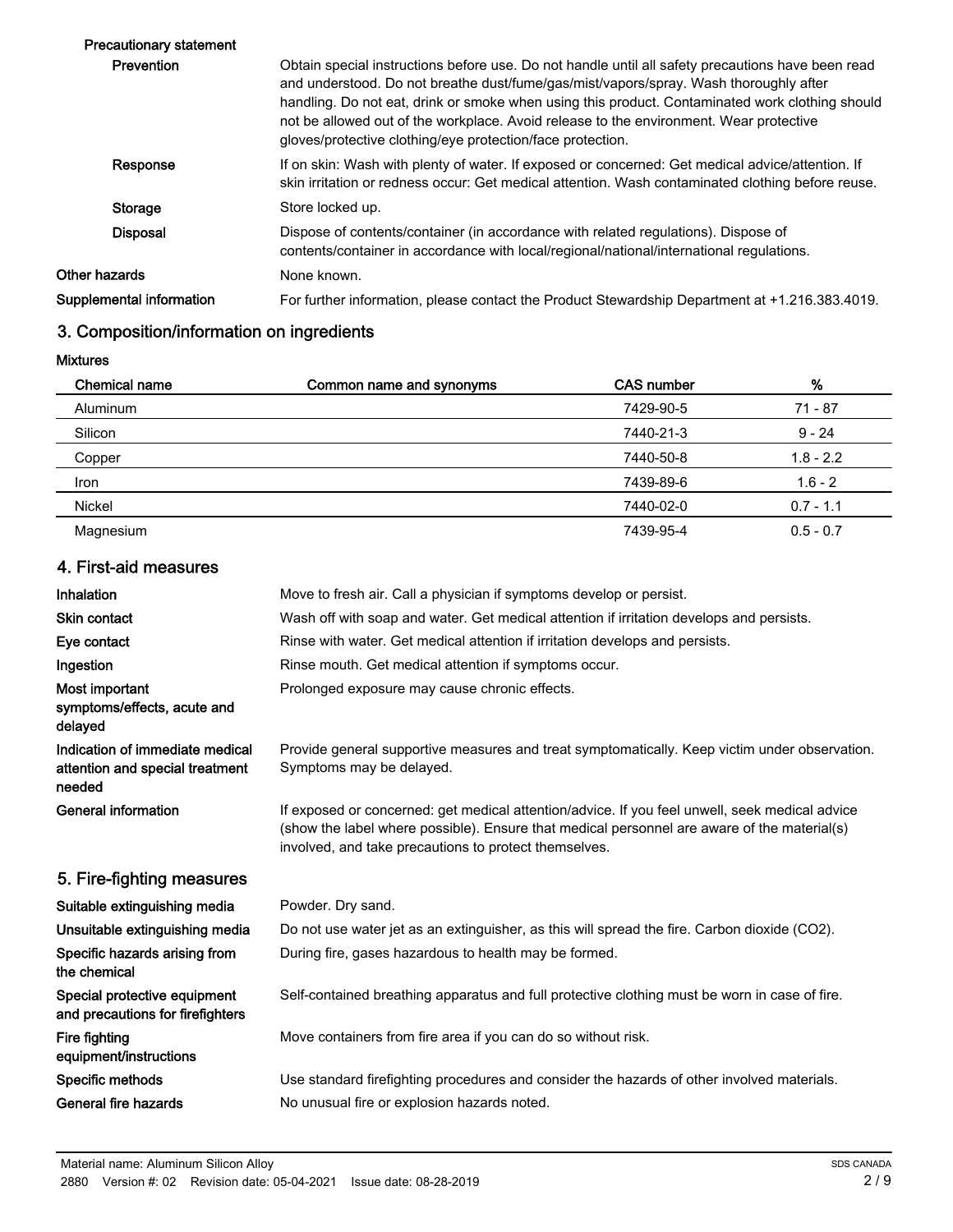### 6. Accidental release measures

| Personal precautions, protective<br>equipment and emergency<br>procedures | Wear appropriate protective equipment and clothing during clean-up. Ensure adequate ventilation.<br>Local authorities should be advised if significant spillages cannot be contained.                                                                                                                                                                                                                                                        |
|---------------------------------------------------------------------------|----------------------------------------------------------------------------------------------------------------------------------------------------------------------------------------------------------------------------------------------------------------------------------------------------------------------------------------------------------------------------------------------------------------------------------------------|
| Methods and materials for<br>containment and cleaning up                  | Not available.                                                                                                                                                                                                                                                                                                                                                                                                                               |
| <b>Environmental precautions</b>                                          | Avoid release to the environment. Prevent further leakage or spillage if safe to do so. Avoid<br>discharge into drains, water courses or onto the ground. Inform appropriate managerial or<br>supervisory personnel of all environmental releases.                                                                                                                                                                                           |
| 7. Handling and storage                                                   |                                                                                                                                                                                                                                                                                                                                                                                                                                              |
| Precautions for safe handling                                             | Obtain special instructions before use. Do not handle until all safety precautions have been read<br>and understood. Provide adequate ventilation. Avoid breathing dust/fume/gas/mist/vapors/spray.<br>Avoid contact with eyes, skin, and clothing. Should be handled in closed systems, if possible.<br>Wear appropriate personal protective equipment. Wash hands thoroughly after handling. Observe<br>good industrial hygiene practices. |
| Conditions for safe storage,<br>including any incompatibilities           | Store in original tightly closed container.                                                                                                                                                                                                                                                                                                                                                                                                  |

### 8. Exposure controls/personal protection

#### Occupational exposure limits

#### US. ACGIH Threshold Limit Values

| Components               | Type | Value              | Form                 |
|--------------------------|------|--------------------|----------------------|
| Aluminum (CAS 7429-90-5) | TWA  | 1 $mg/m3$          | Respirable fraction. |
| Copper (CAS 7440-50-8)   | TWA  | 1 $mg/m3$          | Dust and mist.       |
|                          |      | $0.2 \text{ mg/m}$ | Fume.                |
| Nickel (CAS 7440-02-0)   | TWA  | $1.5 \text{ mg/m}$ | Inhalable fraction.  |

#### Canada. Alberta OELs (Occupational Health & Safety Code, Schedule 1, Table 2)

| Components               | Type | Value                | Form               |
|--------------------------|------|----------------------|--------------------|
| Aluminum (CAS 7429-90-5) | TWA  | $5 \text{ mg/m}$ 3   | Pyrophoric powder. |
|                          |      | 10 mg/m $3$          | Dust.              |
| Copper (CAS 7440-50-8)   | TWA  | 1 mg/m $3$           | Dust and mist.     |
|                          |      | $0.2 \text{ mg/m}$   | Fume.              |
| Nickel (CAS 7440-02-0)   | TWA  | $1.5 \text{ mg/m}$ 3 |                    |

#### Canada. British Columbia OELs. (Occupational Exposure Limits for Chemical Substances, Occupational Health and Safety Regulation 296/97, as amended)

| Components                                                                 | Type | Value                | Form           |  |
|----------------------------------------------------------------------------|------|----------------------|----------------|--|
| Aluminum (CAS 7429-90-5)                                                   | TWA  | 1 mg/m $3$           | Respirable.    |  |
| Copper (CAS 7440-50-8)                                                     | TWA  | 1 $mg/m3$            | Dust and mist. |  |
|                                                                            |      | $0.2 \text{ mg/m}$ 3 | Fume.          |  |
| Nickel (CAS 7440-02-0)                                                     | TWA  | $0.05$ mg/m $3$      |                |  |
| Canada. Manitoba OELs (Reg. 217/2006, The Workplace Safety And Health Act) |      |                      |                |  |
| Components                                                                 | Type | Value                | Form           |  |

| <b>CUTIDUTERS</b>        | i ype | value                | . טווי               |
|--------------------------|-------|----------------------|----------------------|
| Aluminum (CAS 7429-90-5) | TWA   | 1 mg/m3              | Respirable fraction. |
| Copper (CAS 7440-50-8)   | TWA   | 1 mg/m3              | Dust and mist.       |
|                          |       | $0.2 \text{ mg/m}$ 3 | Fume.                |
| Nickel (CAS 7440-02-0)   | TWA   | $1.5 \text{ mg/m}$   | Inhalable fraction.  |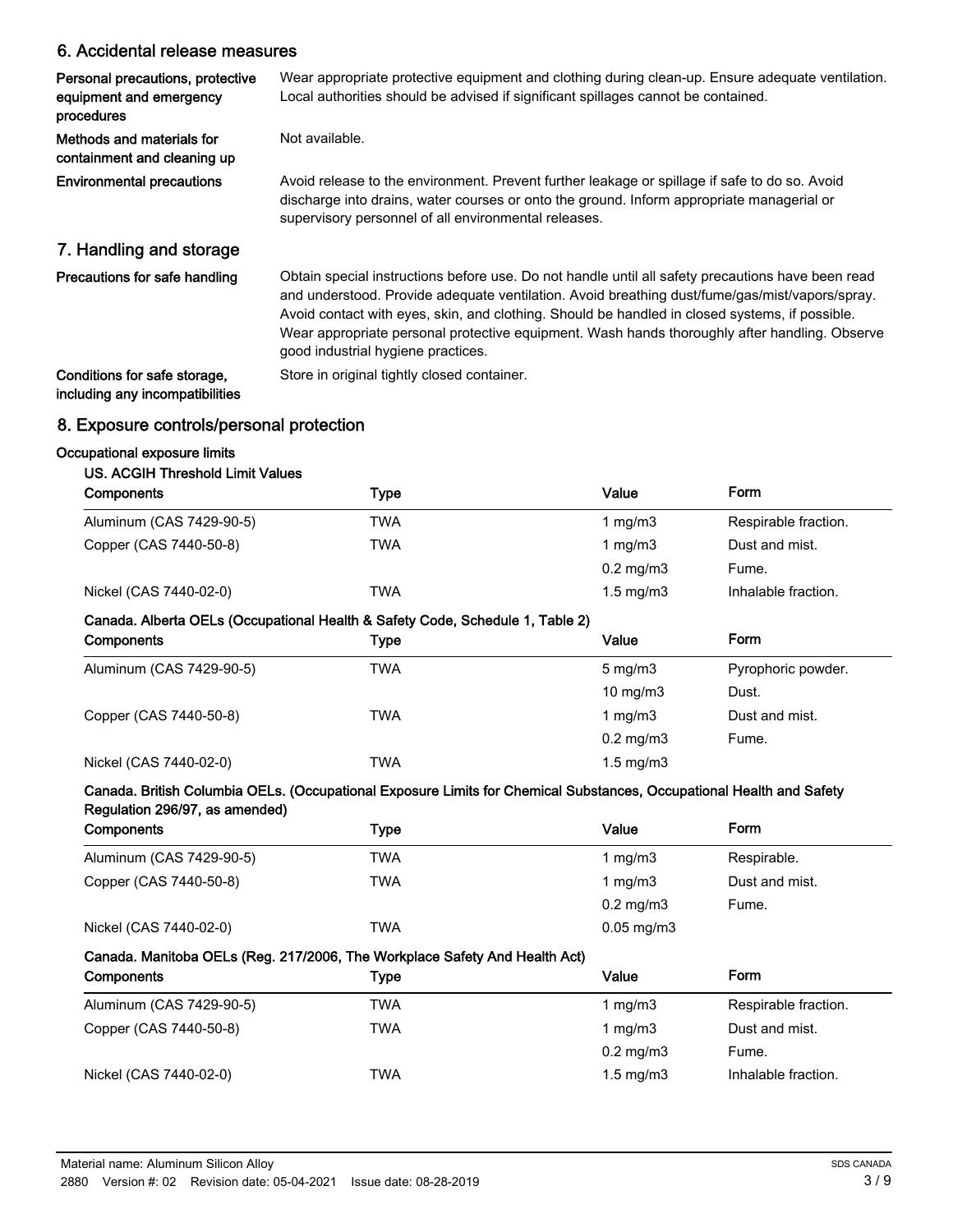| Components                         | <b>Type</b>                                                                                                                                                                                                                                                                                          | Value          | Form                 |
|------------------------------------|------------------------------------------------------------------------------------------------------------------------------------------------------------------------------------------------------------------------------------------------------------------------------------------------------|----------------|----------------------|
| Aluminum (CAS 7429-90-5)           | <b>TWA</b>                                                                                                                                                                                                                                                                                           | 1 $mg/m3$      | Respirable fraction. |
| Copper (CAS 7440-50-8)             | <b>TWA</b>                                                                                                                                                                                                                                                                                           | 1 mg/m $3$     | Dust and mist.       |
|                                    |                                                                                                                                                                                                                                                                                                      | $0.2$ mg/m $3$ | Fume.                |
| Nickel (CAS 7440-02-0)             | <b>TWA</b>                                                                                                                                                                                                                                                                                           | 1 $mg/m3$      | Inhalable fraction.  |
|                                    | Canada. Quebec OELs. (Ministry of Labor - Regulation respecting occupational health and safety)                                                                                                                                                                                                      |                |                      |
| Components                         | <b>Type</b>                                                                                                                                                                                                                                                                                          | Value          | Form                 |
| Aluminum (CAS 7429-90-5)           | <b>TWA</b>                                                                                                                                                                                                                                                                                           | $5$ mg/m $3$   | Welding fume.        |
|                                    |                                                                                                                                                                                                                                                                                                      | 10 mg/m3       |                      |
| Copper (CAS 7440-50-8)             | <b>TWA</b>                                                                                                                                                                                                                                                                                           | 1 $mg/m3$      | Dust and mist.       |
|                                    |                                                                                                                                                                                                                                                                                                      | $0.2$ mg/m $3$ | Fume.                |
| Nickel (CAS 7440-02-0)             | <b>TWA</b>                                                                                                                                                                                                                                                                                           | 1 $mg/m3$      |                      |
| Silicon (CAS 7440-21-3)            | <b>TWA</b>                                                                                                                                                                                                                                                                                           | 10 mg/m3       | Total dust.          |
|                                    | Canada. Saskatchewan OELs (Occupational Health and Safety Regulations, 1996, Table 21)                                                                                                                                                                                                               |                |                      |
| Components                         | <b>Type</b>                                                                                                                                                                                                                                                                                          | Value          | Form                 |
| Aluminum (CAS 7429-90-5)           | 15 minute                                                                                                                                                                                                                                                                                            | 20 mg/m3       | Dust.                |
|                                    |                                                                                                                                                                                                                                                                                                      | 10 mg/m3       | Pyrophoric powder.   |
|                                    | 8 hour                                                                                                                                                                                                                                                                                               | $5$ mg/m $3$   | Pyrophoric powder.   |
|                                    |                                                                                                                                                                                                                                                                                                      | 10 mg/m3       | Dust.                |
| Copper (CAS 7440-50-8)             | 15 minute                                                                                                                                                                                                                                                                                            | $3$ mg/m $3$   | Dust and mist.       |
|                                    |                                                                                                                                                                                                                                                                                                      | $0.6$ mg/m $3$ | Fume.                |
|                                    | 8 hour                                                                                                                                                                                                                                                                                               | 1 $mg/m3$      | Dust and mist.       |
|                                    |                                                                                                                                                                                                                                                                                                      | $0.2$ mg/m $3$ | Fume.                |
| Nickel (CAS 7440-02-0)             | 15 minute                                                                                                                                                                                                                                                                                            | $3$ mg/m $3$   | Inhalable fraction.  |
|                                    | 8 hour                                                                                                                                                                                                                                                                                               | $1.5$ mg/m $3$ | Inhalable fraction.  |
| Silicon (CAS 7440-21-3)            | 15 minute                                                                                                                                                                                                                                                                                            | 20 mg/m3       |                      |
|                                    | 8 hour                                                                                                                                                                                                                                                                                               | 10 mg/m3       |                      |
| <b>Biological limit values</b>     | No biological exposure limits noted for the ingredient(s).                                                                                                                                                                                                                                           |                |                      |
| Appropriate engineering controls   | Good general ventilation (typically 10 air changes per hour) should be used. Ventilation rates                                                                                                                                                                                                       |                |                      |
|                                    | should be matched to conditions. If applicable, use process enclosures, local exhaust ventilation,<br>or other engineering controls to maintain airborne levels below recommended exposure limits. If<br>exposure limits have not been established, maintain airborne levels to an acceptable level. |                |                      |
|                                    | Ensure adequate ventilation, especially in confined areas.<br>General ventilation normally adequate.                                                                                                                                                                                                 |                |                      |
|                                    | Individual protection measures, such as personal protective equipment                                                                                                                                                                                                                                |                |                      |
| Eye/face protection                | Wear approved safety glasses, goggles, face shield and/or welder's helmet when risk of eye injury<br>is present, particularly during operations that generate dust, mist or fume.                                                                                                                    |                |                      |
| Skin protection<br>Hand protection | Wear gloves to prevent contact with particulate or solutions. Wear gloves to prevent metal cuts<br>and skin abrasions during handling.                                                                                                                                                               |                |                      |
| Other                              | Protective overgarments or work clothing must be worn by persons who may become<br>contaminated with particulate during activities.                                                                                                                                                                  |                |                      |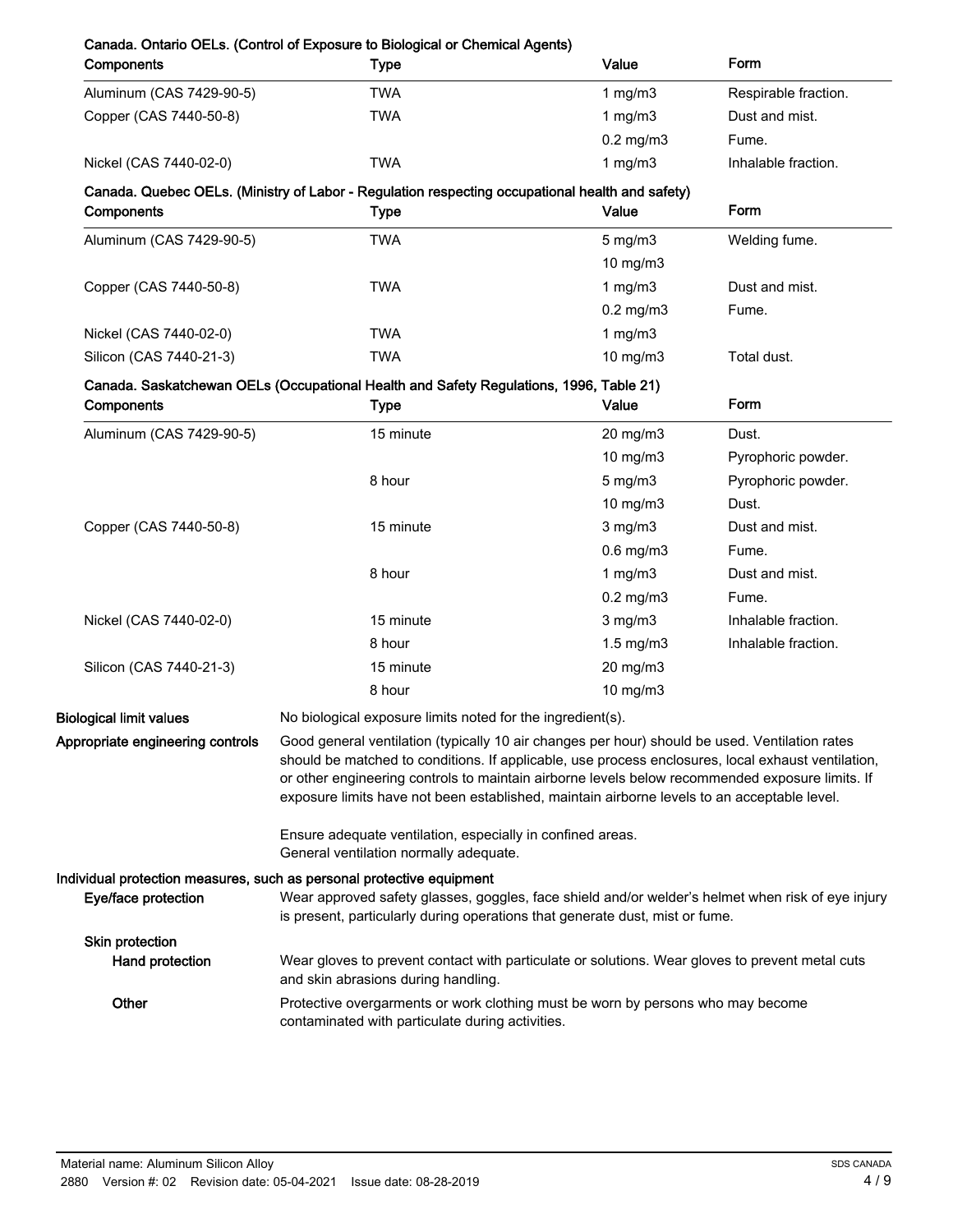| Respiratory protection         | When airborne exposures exceed or have the potential to exceed the occupational exposure<br>limits, approved respirators must be used as specified by an Industrial Hygienist or other qualified<br>professional. Respirator users must be medically evaluated to determine if they are physically<br>capable of wearing a respirator. Quantitative and/or qualitative fit testing and respirator training<br>must be satisfactorily completed by all personnel prior to respirator use. Users of tight fitting<br>respirators must be clean shaven on those areas of the face where the respirator seal contacts the<br>face. Use pressure-demand airline respirators when performing jobs with high potential exposures<br>such as changing filters in a baghouse air cleaning device. |
|--------------------------------|------------------------------------------------------------------------------------------------------------------------------------------------------------------------------------------------------------------------------------------------------------------------------------------------------------------------------------------------------------------------------------------------------------------------------------------------------------------------------------------------------------------------------------------------------------------------------------------------------------------------------------------------------------------------------------------------------------------------------------------------------------------------------------------|
| <b>Thermal hazards</b>         | Not applicable.                                                                                                                                                                                                                                                                                                                                                                                                                                                                                                                                                                                                                                                                                                                                                                          |
| General hygiene considerations | When using, do not eat, drink or smoke. Keep away from food and drink. Always observe good<br>personal hygiene measures, such as washing after handling the material and before eating,<br>drinking, and/or smoking.                                                                                                                                                                                                                                                                                                                                                                                                                                                                                                                                                                     |

# 9. Physical and chemical properties

| Appearance                                        |                                                                                               |
|---------------------------------------------------|-----------------------------------------------------------------------------------------------|
| <b>Physical state</b>                             | Solid.                                                                                        |
| Form                                              | Solid.                                                                                        |
| Color                                             | Silver. Grey metallic.                                                                        |
| Odor                                              | None.                                                                                         |
| <b>Odor threshold</b>                             | Not applicable.                                                                               |
| pH                                                | Not applicable.                                                                               |
| Melting point/freezing point                      | > 1018.4 °F (> 548 °C) estimated / Not applicable.                                            |
| Initial boiling point and boiling<br>range        | Not applicable.                                                                               |
| <b>Flash point</b>                                | Not applicable.                                                                               |
| <b>Evaporation rate</b>                           | Not applicable.                                                                               |
| Flammability (solid, gas)                         | Not applicable.                                                                               |
| Upper/lower flammability or explosive limits      |                                                                                               |
| Explosive limit - lower (%)                       | Not applicable.                                                                               |
| Explosive limit - upper (%)                       | Not applicable.                                                                               |
| Vapor pressure                                    | Not applicable.                                                                               |
| Vapor density                                     | Not applicable.                                                                               |
| <b>Relative density</b>                           | Not applicable.                                                                               |
| Solubility(ies)                                   |                                                                                               |
| Solubility (water)                                | Insoluble                                                                                     |
| <b>Partition coefficient</b><br>(n-octanol/water) | Not applicable.                                                                               |
| Auto-ignition temperature                         | Not applicable.                                                                               |
| Decomposition temperature                         | Not applicable.                                                                               |
| <b>Viscosity</b>                                  | Not applicable.                                                                               |
| Other information                                 |                                                                                               |
| <b>Density</b>                                    | $2.70$ g/cm <sup>3</sup>                                                                      |
| <b>Explosive properties</b>                       | Not explosive.                                                                                |
| <b>Oxidizing properties</b>                       | Not oxidizing.                                                                                |
| 10. Stability and reactivity                      |                                                                                               |
| Reactivity                                        | The product is stable and non-reactive under normal conditions of use, storage and transport. |
| <b>Chemical stability</b>                         | Material is stable under normal conditions.                                                   |
| Possibility of hazardous<br>reactions             | No dangerous reaction known under conditions of normal use.                                   |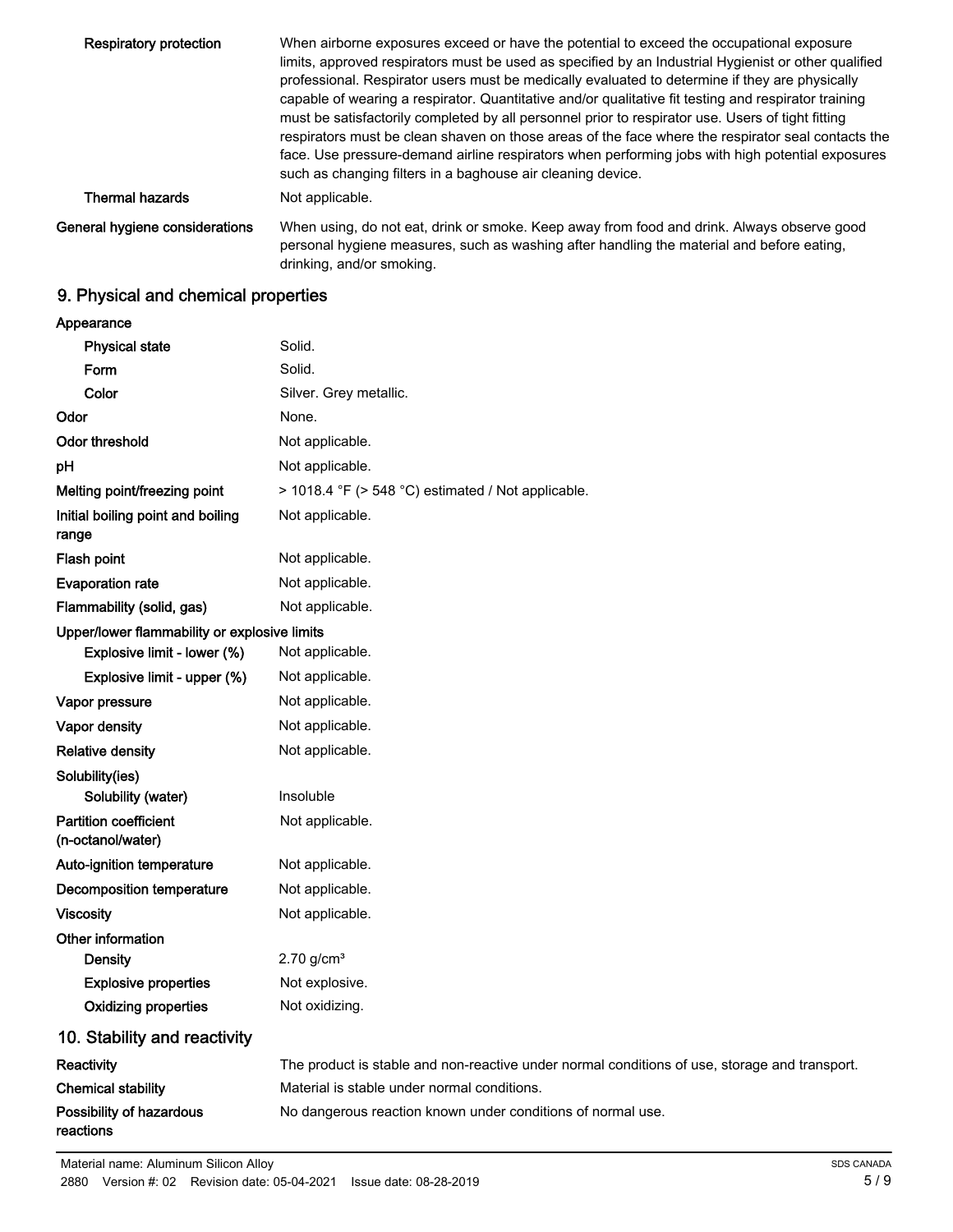| Conditions to avoid                 | Contact with incompatible materials.           |
|-------------------------------------|------------------------------------------------|
| Incompatible materials              | Strong oxidizing agents.                       |
| Hazardous decomposition<br>products | No hazardous decomposition products are known. |

# 11. Toxicological information

# Information on likely routes of exposure

| Inhalation                                                                                    | Prolonged inhalation may be harmful.                                                                                                                                                            |                                                                                                                                                                                                                                                                             |  |
|-----------------------------------------------------------------------------------------------|-------------------------------------------------------------------------------------------------------------------------------------------------------------------------------------------------|-----------------------------------------------------------------------------------------------------------------------------------------------------------------------------------------------------------------------------------------------------------------------------|--|
| Skin contact                                                                                  | No adverse effects due to skin contact are expected.                                                                                                                                            |                                                                                                                                                                                                                                                                             |  |
| Eye contact                                                                                   |                                                                                                                                                                                                 | Direct contact with eyes may cause temporary irritation.                                                                                                                                                                                                                    |  |
| Ingestion                                                                                     | Expected to be a low ingestion hazard.                                                                                                                                                          |                                                                                                                                                                                                                                                                             |  |
| Symptoms related to the<br>physical, chemical and<br>toxicological characteristics            | Direct contact with eyes may cause temporary irritation. Coughing. Discomfort in the chest.<br>Shortness of breath.                                                                             |                                                                                                                                                                                                                                                                             |  |
| Information on toxicological effects                                                          |                                                                                                                                                                                                 |                                                                                                                                                                                                                                                                             |  |
| <b>Acute toxicity</b>                                                                         | Not available.                                                                                                                                                                                  |                                                                                                                                                                                                                                                                             |  |
| Skin corrosion/irritation                                                                     | Prolonged skin contact may cause temporary irritation.                                                                                                                                          |                                                                                                                                                                                                                                                                             |  |
| Serious eye damage/eye<br>irritation                                                          | Direct contact with eyes may cause temporary irritation.                                                                                                                                        |                                                                                                                                                                                                                                                                             |  |
| Respiratory or skin sensitization                                                             |                                                                                                                                                                                                 |                                                                                                                                                                                                                                                                             |  |
| Canada - Alberta OELs: Irritant                                                               |                                                                                                                                                                                                 |                                                                                                                                                                                                                                                                             |  |
| Aluminum (CAS 7429-90-5)                                                                      |                                                                                                                                                                                                 | Irritant                                                                                                                                                                                                                                                                    |  |
| <b>Respiratory sensitization</b>                                                              | Not a respiratory sensitizer.                                                                                                                                                                   |                                                                                                                                                                                                                                                                             |  |
| <b>Skin sensitization</b>                                                                     |                                                                                                                                                                                                 | Irritating to skin. Frequent or prolonged contact may defat and dry the skin, leading to discomfort<br>and dermatitis. None known. This product is not expected to cause skin sensitization. Due to<br>partial or complete lack of data the classification is not possible. |  |
| Germ cell mutagenicity                                                                        | No data available to indicate product or any components present at greater than 0.1% are<br>mutagenic or genotoxic. Due to partial or complete lack of data the classification is not possible. |                                                                                                                                                                                                                                                                             |  |
| Carcinogenicity                                                                               | May cause cancer.                                                                                                                                                                               |                                                                                                                                                                                                                                                                             |  |
| <b>ACGIH Carcinogens</b>                                                                      |                                                                                                                                                                                                 |                                                                                                                                                                                                                                                                             |  |
| Aluminum (CAS 7429-90-5)<br>Nickel (CAS 7440-02-0)<br>Canada - Manitoba OELs: carcinogenicity |                                                                                                                                                                                                 | A4 Not classifiable as a human carcinogen.<br>A5 Not suspected as a human carcinogen.                                                                                                                                                                                       |  |
| Aluminum (CAS 7429-90-5)                                                                      |                                                                                                                                                                                                 | Not classifiable as a human carcinogen.                                                                                                                                                                                                                                     |  |
| Nickel (CAS 7440-02-0)                                                                        |                                                                                                                                                                                                 | Not suspected as a human carcinogen.                                                                                                                                                                                                                                        |  |
| IARC Monographs. Overall Evaluation of Carcinogenicity                                        |                                                                                                                                                                                                 |                                                                                                                                                                                                                                                                             |  |
| Nickel (CAS 7440-02-0)                                                                        | US. National Toxicology Program (NTP) Report on Carcinogens                                                                                                                                     | 2B Possibly carcinogenic to humans.                                                                                                                                                                                                                                         |  |
| Nickel (CAS 7440-02-0)                                                                        |                                                                                                                                                                                                 | Known To Be Human Carcinogen.<br>Reasonably Anticipated to be a Human Carcinogen.                                                                                                                                                                                           |  |
| Reproductive toxicity                                                                         | Not classified.                                                                                                                                                                                 |                                                                                                                                                                                                                                                                             |  |
| Specific target organ toxicity -<br>single exposure                                           | Not classified.                                                                                                                                                                                 |                                                                                                                                                                                                                                                                             |  |
| Specific target organ toxicity -<br>repeated exposure                                         | Causes damage to organs (respiratory system) through prolonged or repeated exposure by<br>inhalation.                                                                                           |                                                                                                                                                                                                                                                                             |  |
| <b>Aspiration hazard</b>                                                                      | Not an aspiration hazard.                                                                                                                                                                       |                                                                                                                                                                                                                                                                             |  |
| <b>Chronic effects</b>                                                                        |                                                                                                                                                                                                 | Causes damage to organs through prolonged or repeated exposure.                                                                                                                                                                                                             |  |
| <b>Further information</b>                                                                    | Symptoms may be delayed.                                                                                                                                                                        |                                                                                                                                                                                                                                                                             |  |
|                                                                                               |                                                                                                                                                                                                 |                                                                                                                                                                                                                                                                             |  |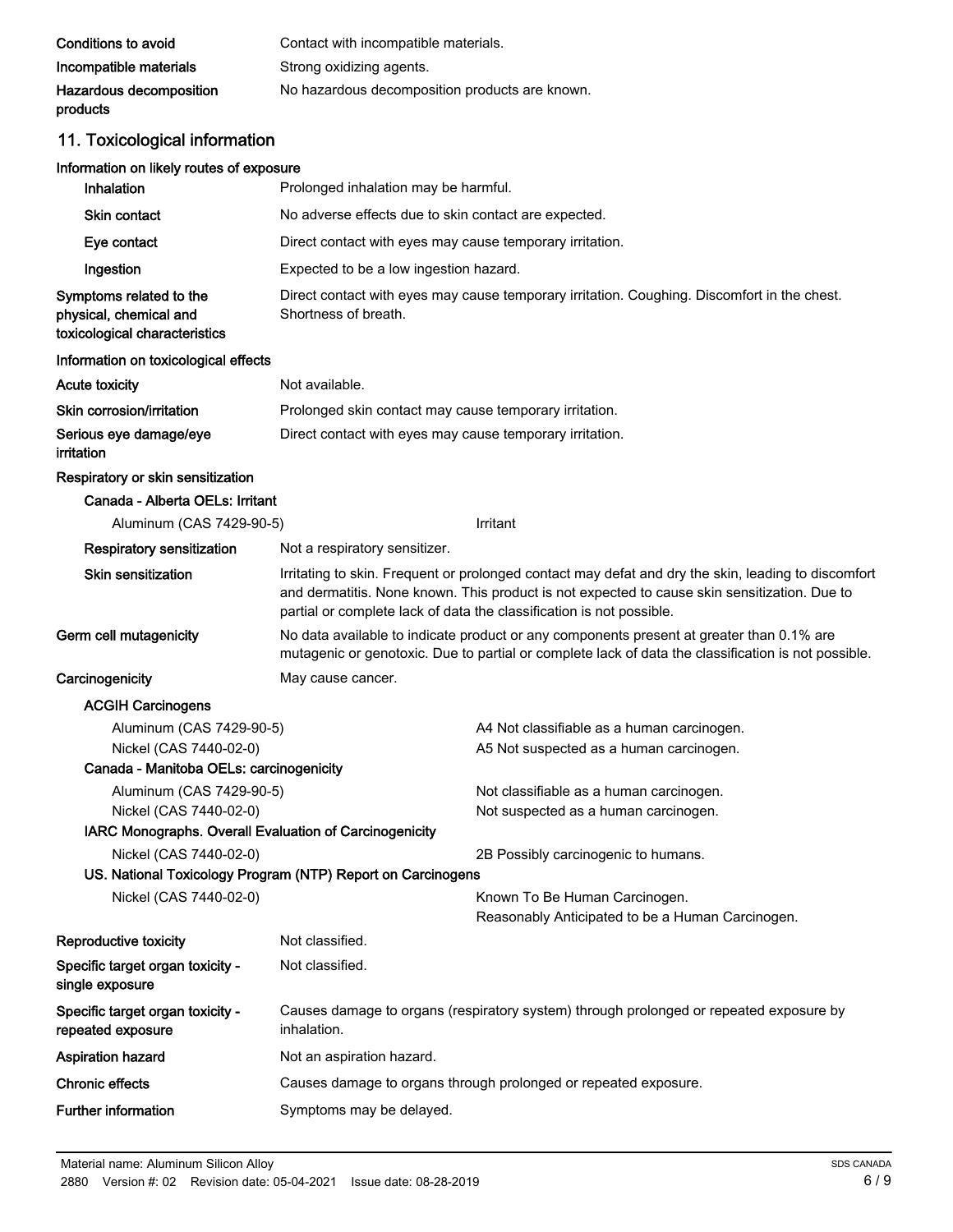# 12. Ecological information

Ecotoxicity The product is not classified as environmentally hazardous.

| Components             |             | <b>Species</b>                                                      | <b>Test Results</b> |
|------------------------|-------------|---------------------------------------------------------------------|---------------------|
| Copper (CAS 7440-50-8) |             |                                                                     |                     |
| Aquatic                |             |                                                                     |                     |
| Acute                  |             |                                                                     |                     |
| Crustacea              | EC50        | Blue crab (Callinectes sapidus)                                     | $0.0031$ mg/l       |
| Fish                   | <b>LC50</b> | Fathead minnow (Pimephales promelas) 0.0219 - 0.0446 mg/l, 96 hours |                     |
| Nickel (CAS 7440-02-0) |             |                                                                     |                     |
| Aquatic                |             |                                                                     |                     |
| Acute                  |             |                                                                     |                     |
| <b>Fish</b>            | <b>LC50</b> | Rainbow trout, donaldson trout<br>(Oncorhynchus mykiss)             | $0.06$ mg/l, 4 days |

\* Estimates for product may be based on additional component data not shown.

| Persistence and degradability | No data is available on the degradability of this product. |
|-------------------------------|------------------------------------------------------------|
| Bioaccumulative potential     | Not available.                                             |
| Mobility in soil              | Not available.                                             |
| Other adverse effects         | Not available.                                             |
|                               |                                                            |

## 13. Disposal considerations

| <b>Disposal instructions</b>             | Collect and reclaim or dispose in sealed containers at licensed waste disposal site. Dispose of<br>contents/container in accordance with local/regional/national/international regulations.                            |
|------------------------------------------|------------------------------------------------------------------------------------------------------------------------------------------------------------------------------------------------------------------------|
| Local disposal regulations               | Dispose in accordance with all applicable regulations.                                                                                                                                                                 |
| Hazardous waste code                     | The waste code should be assigned in discussion between the user, the producer and the waste<br>disposal company.                                                                                                      |
| Waste from residues / unused<br>products | Dispose of in accordance with local regulations. Empty containers or liners may retain some<br>product residues. This material and its container must be disposed of in a safe manner (see:<br>Disposal instructions). |
| Contaminated packaging                   | Since emptied containers may retain product residue, follow label warnings even after container is<br>emptied. Empty containers should be taken to an approved waste handling site for recycling or<br>disposal.       |

### 14. Transport information

#### TDG

Not regulated as dangerous goods.

### IATA

Not regulated as dangerous goods.

#### IMDG

Not regulated as dangerous goods.

### Transport in bulk according to Not available. Annex II of MARPOL 73/78 and the IBC Code

### 15. Regulatory information

#### Canadian regulations

Controlled Drugs and Substances Act

Not regulated.

Export Control List (CEPA 1999, Schedule 3)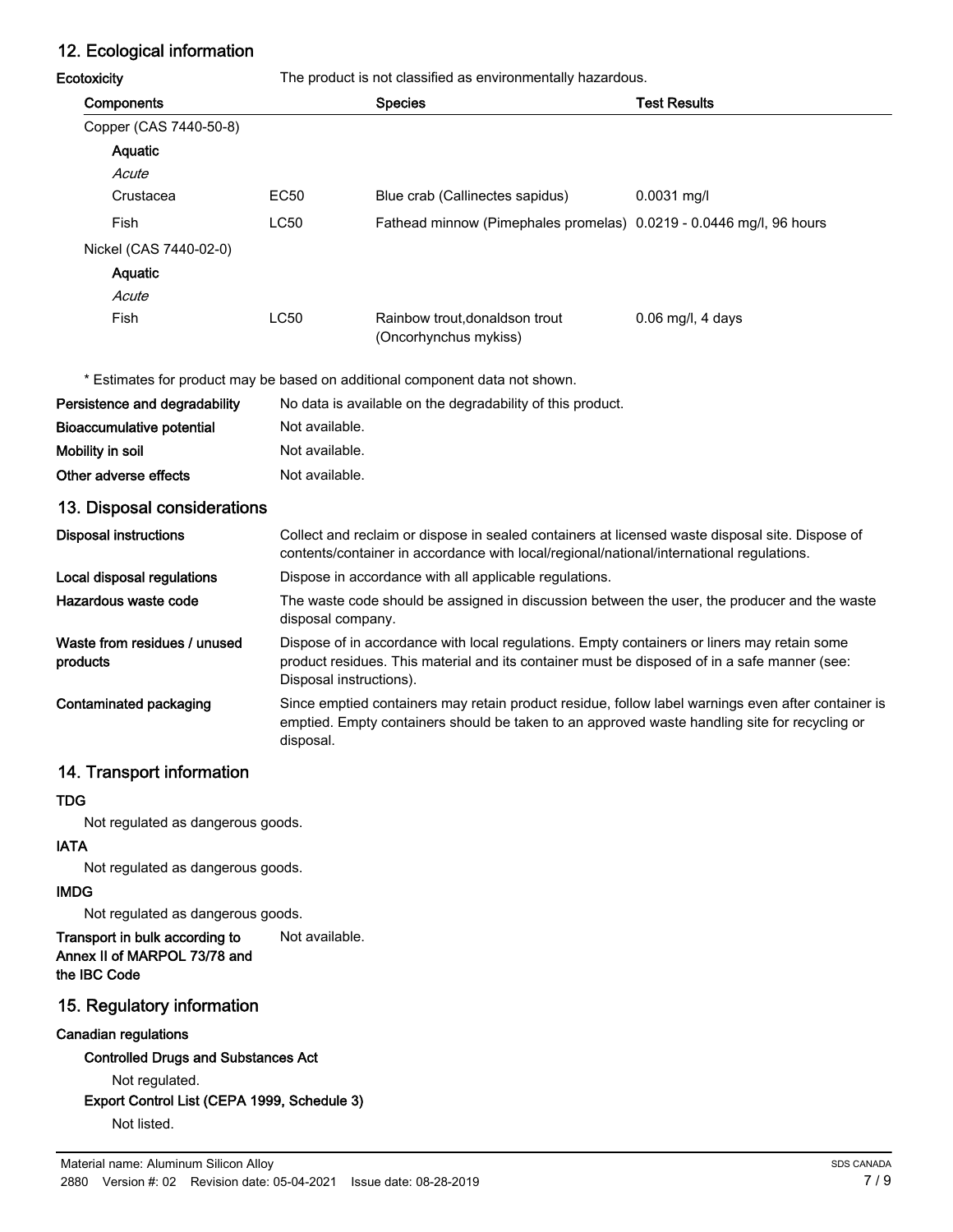| <b>Greenhouse Gases</b>              |                                                                                        |                        |
|--------------------------------------|----------------------------------------------------------------------------------------|------------------------|
| Not listed.                          |                                                                                        |                        |
|                                      | Ontario. Toxic Substances. Toxic Reduction Act, 2009. Regulation 455/09 (July 1, 2011) |                        |
| Aluminum (CAS 7429-90-5)             |                                                                                        |                        |
| Copper (CAS 7440-50-8)               |                                                                                        |                        |
| Nickel (CAS 7440-02-0)               |                                                                                        |                        |
| <b>Precursor Control Regulations</b> |                                                                                        |                        |
| Not regulated.                       |                                                                                        |                        |
| International regulations            |                                                                                        |                        |
| <b>Stockholm Convention</b>          |                                                                                        |                        |
| Not applicable.                      |                                                                                        |                        |
| <b>Rotterdam Convention</b>          |                                                                                        |                        |
| Not applicable.                      |                                                                                        |                        |
| Kyoto protocol                       |                                                                                        |                        |
| Not applicable.                      |                                                                                        |                        |
| <b>Montreal Protocol</b>             |                                                                                        |                        |
| Not applicable.                      |                                                                                        |                        |
| <b>Basel Convention</b>              |                                                                                        |                        |
| Not applicable.                      |                                                                                        |                        |
| <b>International Inventories</b>     |                                                                                        |                        |
| Country(s) or region                 | Inventory name                                                                         | On inventory (yes/no)* |
| Australia                            | Australian Inventory of Chemical Substances (AICS)                                     | Yes                    |
| Canada                               | Domestic Substances List (DSL)                                                         | Yes                    |
| Canada                               | Non-Domestic Substances List (NDSL)                                                    | No                     |
| China                                | Inventory of Existing Chemical Substances in China (IECSC)                             | Yes                    |
| Europe                               | European Inventory of Existing Commercial Chemical<br>Substances (EINECS)              | Yes                    |
| Europe                               | European List of Notified Chemical Substances (ELINCS)                                 | No                     |
| Japan                                | Inventory of Existing and New Chemical Substances (ENCS)                               | No                     |
| Korea                                | Existing Chemicals List (ECL)                                                          | Yes                    |
| New Zealand                          | New Zealand Inventory                                                                  | Yes                    |
| Philippines                          | Philippine Inventory of Chemicals and Chemical Substances<br>(PICCS)                   | Yes                    |
| Taiwan                               | Taiwan Chemical Substance Inventory (TCSI)                                             | Yes                    |
| United States & Puerto Rico          | Toxic Substances Control Act (TSCA) Inventory                                          | Yes                    |
|                                      |                                                                                        |                        |

\*A "Yes" indicates that all components of this product comply with the inventory requirements administered by the governing country(s) A "No" indicates that one or more components of the product are not listed or exempt from listing on the inventory administered by the governing country(s).

# 16. Other information

| Issue date    | 08-28-2019 |
|---------------|------------|
| Revision date | 05-04-2021 |
| Version #     | በ2         |